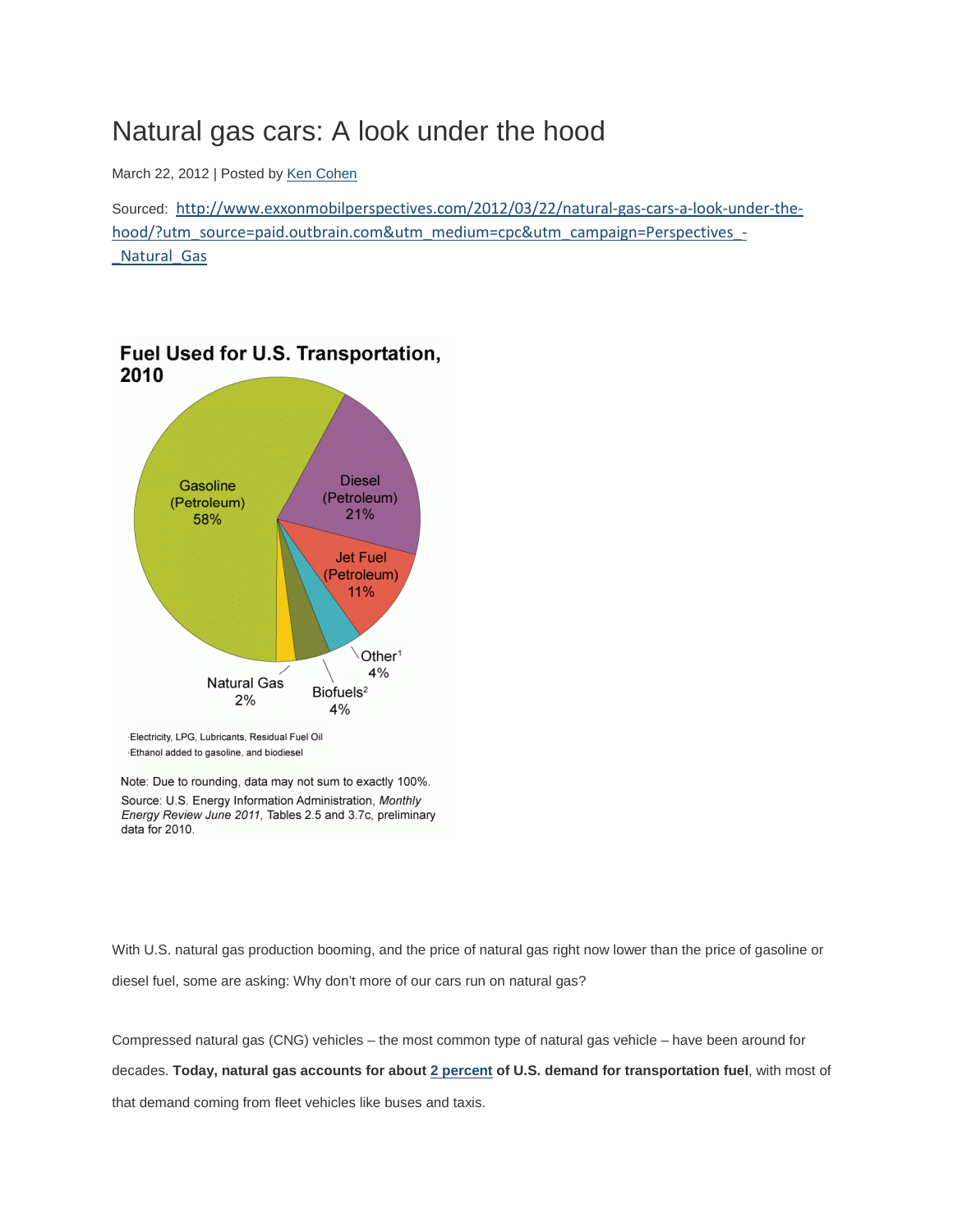Looking forward, we do see opportunities for natural gas to make an increasingly important contribution to U.S. transportation when it comes to certain fleet uses; I will talk more about this later. But for average consumers, there are a number of challenges that limit the widespread adoption of natural gas vehicles. These include:

- **Vehicle cost.** CNG vehicles are **nearly 25 percent more expensive** than conventional gasoline or diesel vehicles and **nearly 10 percent more expensive than hybrids**, based on equivalent models. For example, a CNG-powered passenger car available in the United States costs about \$5,600 more than a similarly equipped conventional model, and a CNG-powered 18- wheeler costs an additional \$60,000. Even with today's low natural gas prices, it would take years for motorists to recoup these extra costs.
- **Infrastructure cost.** For American motorists to fuel up on CNG as easily as they do today on gasoline and diesel, the U.S. would need to build an entirely new network of pipelines and service stations to accommodate high-pressure fueling. In a 2010 study[, IHS-CERA](http://www.ihs.com/products/cera/energy-report.aspx?id=106592603) estimated it would **cost between \$8 and \$12 billion** to have CNG facilities installed in **just 10 percent of existing U.S. fueling stations**. A single CNG station costs anywhere from \$300,000 to \$3 million more than a regular gas station.

Obviously, these two challenges are **economic**, and you've likely heard some supporters of CNG vehicles advocate for taxpayer subsidies and government support to overcome them. But other challenges to CNG as at transportation fuel are **performance-related**. For example:

- **Energy density.** Just as foods like nuts and granola bars are popular with hikers because they pack a lot of calories into a small, light package, gasoline and diesel are popular with drivers because they are the fuels with the highest energy density. **CNG has relatively low energy density; it contains nearly 70 percent less energy per gallon equivalent than gasoline or diesel.** As a result, CNG vehicles pack less horsepower.
- **Frequency and duration of fill-ups.** The lower energy density of CNG also means that drivers will have to fill their tanks more frequently to go the same distance. For example, you would have to fill a CNG-fueled passenger car about 1.7 times to go the same distance as its gasoline-powered equivalent. Refueling a CNG vehicle also takes longer – about twice as long as a standard passenger vehicle.